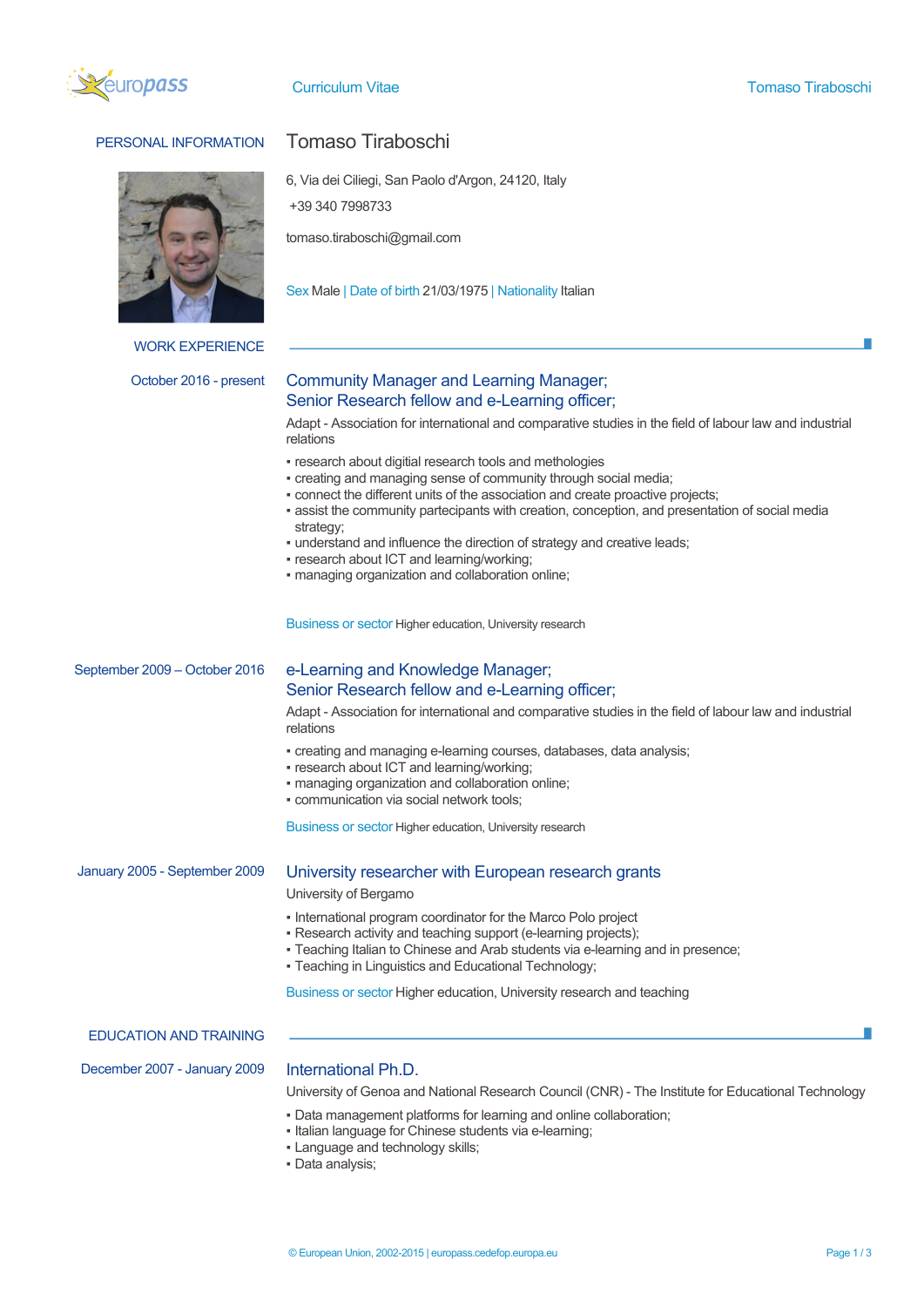

| January 2009 - December 2008       | <b>Certfication of Chinese Language</b><br>Beijing Language and Culture University (BLCU)<br>• Chinese language (oral)                                                                                                                                                                                                                                                                                                                                                                                                                                                                                                                   |                  |                     |                   |                    |
|------------------------------------|------------------------------------------------------------------------------------------------------------------------------------------------------------------------------------------------------------------------------------------------------------------------------------------------------------------------------------------------------------------------------------------------------------------------------------------------------------------------------------------------------------------------------------------------------------------------------------------------------------------------------------------|------------------|---------------------|-------------------|--------------------|
| September 1996 - November<br>2005  | Master's Degree in Modern Language<br>University of Bergamo                                                                                                                                                                                                                                                                                                                                                                                                                                                                                                                                                                              |                  |                     |                   |                    |
| <b>PERSONAL SKILLS</b>             | Extremely open-minded, positive approach to every context and willing to esplore other culture.<br>Aptitude for teamwork and mentoring / tutoring . Successful in managing cross - cultural groups<br>through participation in international projects (European Project Socrates, Erasmus, University of<br>Leipzig - Germany); Italian language teaching professor at the Université Ibnou Zohr Agadir -<br>Morocco; Italian language training during Ph.D. at the Beijing Language and Culture University -<br>Beijing, China) and cross-media activities, able to handle stress and in advancing multiple projects<br>simultaneously. |                  |                     |                   |                    |
| Mother tongue                      | Italian                                                                                                                                                                                                                                                                                                                                                                                                                                                                                                                                                                                                                                  |                  |                     |                   |                    |
| Other language(s)                  | <b>UNDERSTANDING</b>                                                                                                                                                                                                                                                                                                                                                                                                                                                                                                                                                                                                                     |                  | <b>SPEAKING</b>     |                   | <b>WRITING</b>     |
|                                    | Listening                                                                                                                                                                                                                                                                                                                                                                                                                                                                                                                                                                                                                                | Reading          | Spoken interaction  | Spoken production |                    |
| English                            | C <sub>1</sub>                                                                                                                                                                                                                                                                                                                                                                                                                                                                                                                                                                                                                           | C <sub>1</sub>   | C <sub>1</sub>      | C <sub>1</sub>    | C <sub>1</sub>     |
| German                             | B <sub>2</sub>                                                                                                                                                                                                                                                                                                                                                                                                                                                                                                                                                                                                                           | B <sub>2</sub>   | B <sub>2</sub>      | <b>B1</b>         | B <sub>2</sub>     |
| Arabic (Modern Standard Arabic)    | A2                                                                                                                                                                                                                                                                                                                                                                                                                                                                                                                                                                                                                                       | A1               | A2                  | A <sub>1</sub>    | A2                 |
| Chinese (Standard Mandarin)        | A <sub>2</sub>                                                                                                                                                                                                                                                                                                                                                                                                                                                                                                                                                                                                                           | A <sub>1</sub>   | A <sub>2</sub>      | A <sub>1</sub>    | A <sub>1</sub>     |
| <b>Communication skills</b>        | - Very good communication skills gained through my experience as language course manager<br>- Able to select and use different types of media depending on task and context                                                                                                                                                                                                                                                                                                                                                                                                                                                              |                  |                     |                   |                    |
| Organisational / managerial skills | • Leadership<br>- Able to independently organize the work<br>- Able to set priorities and taking responsibility<br>- Respecting set deadlines and targets, even in stressful situations                                                                                                                                                                                                                                                                                                                                                                                                                                                  |                  |                     |                   |                    |
| Job-related skills                 | Determined in task-oriented activities and reliable, team-work-oriented and particularly clearful about<br>online data retrieval and online data safety                                                                                                                                                                                                                                                                                                                                                                                                                                                                                  |                  |                     |                   |                    |
| Digital competence                 | SELF-ASSESSMENT                                                                                                                                                                                                                                                                                                                                                                                                                                                                                                                                                                                                                          |                  |                     |                   |                    |
|                                    | Information<br>processing                                                                                                                                                                                                                                                                                                                                                                                                                                                                                                                                                                                                                | Communication    | Content<br>creation | Safety            | Problem<br>solving |
|                                    | Independent user                                                                                                                                                                                                                                                                                                                                                                                                                                                                                                                                                                                                                         | Independent user | Proficient user     | Independent user  | Proficient user    |